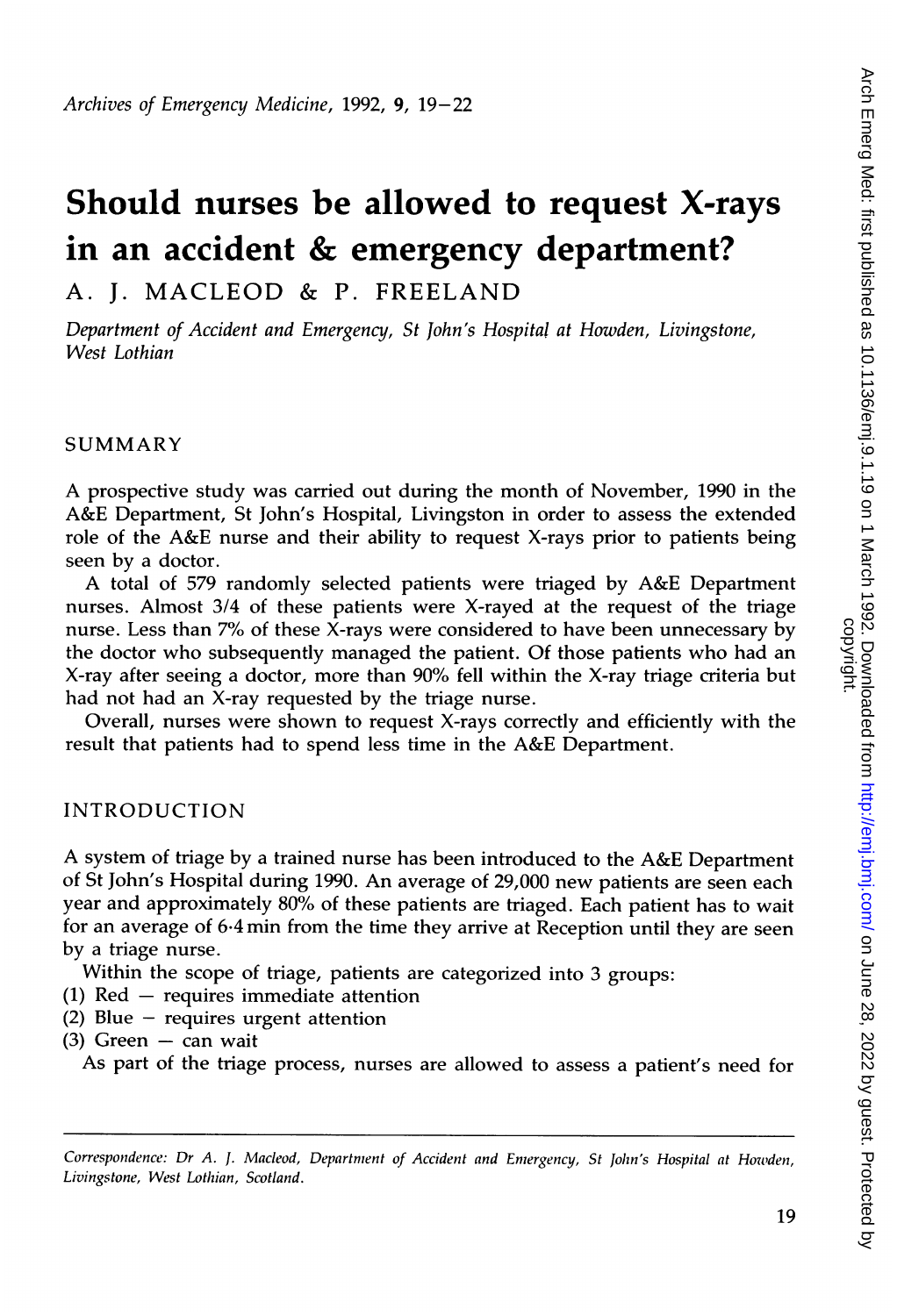#### <sup>20</sup> A. J. Macleod & P. Freeland

an X-ray and, within a given set of criteria, may request this X-ray prior to the patient being seen by an A&E doctor.

The criteria are: (1) Patients with minor head injuries and a history of loss of consciousness or amnesia; (2) Patients with a history of skeletal trauma and local bony tenderness on examination; (3) Patients with a history that suggests possible retention foreign body e.g. glass; and (4) Patients with a letter from their General Practitioner requesting an X-ray.

This system was introduced with considerable co-operation from both the Radiologists and Radiographers in the hospital. Ultimately all X-rays ordered by nurses were considered to be ordered on behalf of the Department Consultant, and X-ray request slips could be queried by the X-ray Department staff. However, nurses were excluded from ordering X-rays of the chest, abdomen or spine as it was thought too difficult to define triage criteria to include these patient groups.

The study was designed to assess whether nurses would order the correct X-rays on appropriate patients and whether the process would reduce the amount of time patients spent in the Department compared with those who had their X-rays requested by doctors along the more traditional lines.

## METHODS

The study was carried out during November 1990. For each patient that was triaged during this period a single form was completed by the nurses. The form asked patient details, date and time they were triaged, whether or not an X-ray was ordered and, if so, which view.

The form was then passed with the patient's notes to the A&E doctor who managed the patient. The doctor completed one of two further parts of the form: (a) Part  $One - if an X-ray had been ordered, whether or not it was the correct$ view, whether or not they would have ordered it, whether or not it was essential for the treatment, the time the patient was seen and the time the patient left the Department or;

(b) Part  $Two - if no X-ray$  had been ordered, whether or not the doctor ordered one having seen the patient and whether or not the injury fell within the triage criteria and, therefore, could have been ordered by the triage nurse. Times that the patient was seen and left the department were also included.

#### RESULTS

During November 1990, <sup>2381</sup> new patients attended A&E. A total of <sup>1833</sup> (77%) were triaged and 579 patients had their proforma completed and were, therefore, included in the study.

A total of <sup>493</sup> patients were X-rayed (515 X-rays including those patients who required additional views). A total of <sup>416</sup> X-rays were ordered by the triage nurse and a further 77 patients had X-rays ordered by doctors.

Only 27 (6.5%) X-rays ordered by nurses were thought to have been unnecessary.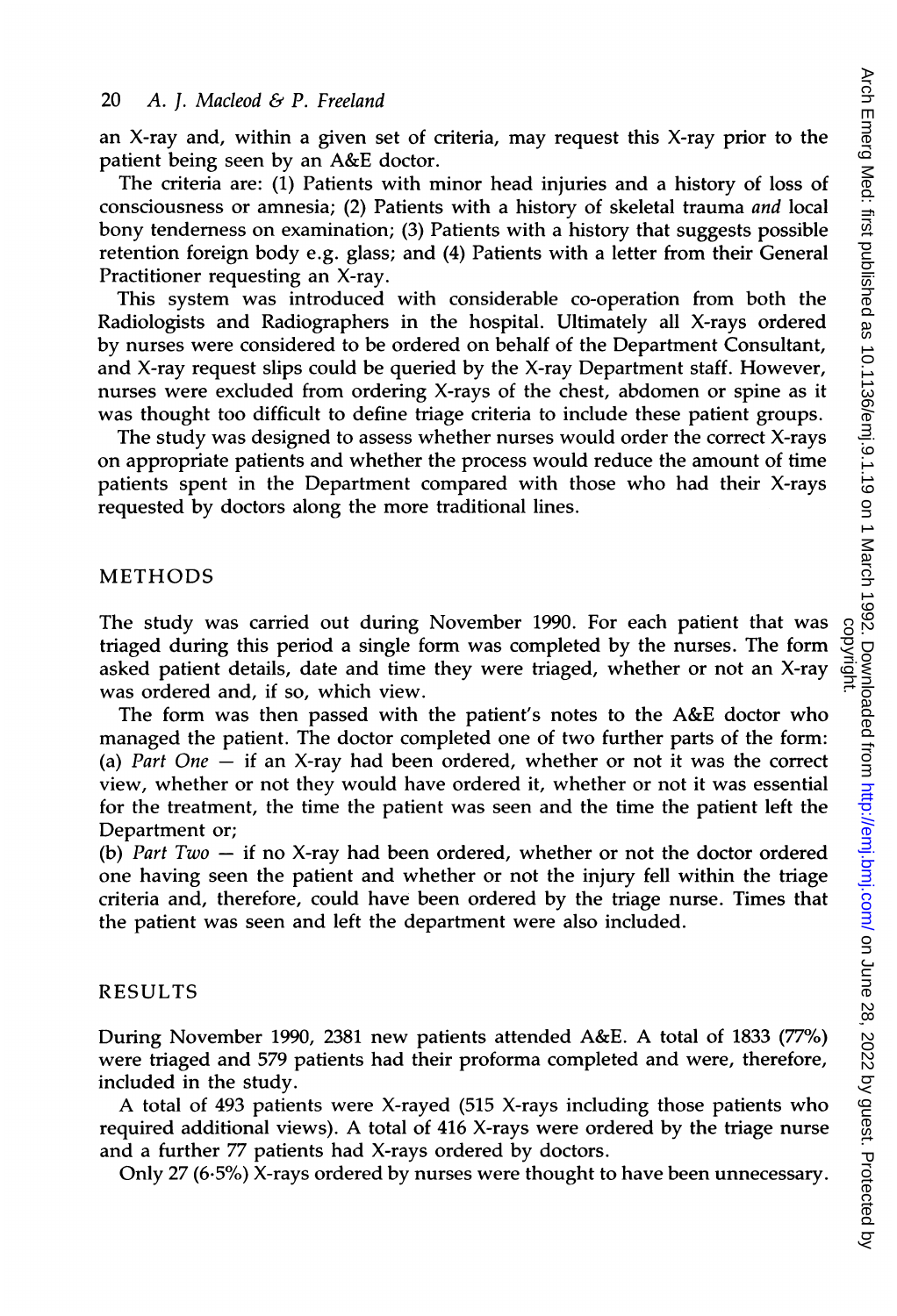In 71 cases of X-rays ordered by doctors the patient fell within triage criteria and, therefore, the X-ray could have been ordered by the triage nurse. Twenty-two patients required additional X-rays to be performed after seeing the A&E doctor either because the view ordered by the nurse did not demonstrate the problem, or because an additional injury was discovered on examination of the patient.

In order to evaluate the benefit of nurses pre-ordering X-rays, <sup>a</sup> group of common A&E injuries were divided into <sup>2</sup> groups:

(1) Those who had an X-ray requested by a triage nurse prior to being seen by an A&E doctor; and

(2) Those who had an X-ray only after seeing <sup>a</sup> doctor but who fell within the triage criteria (drawn from the group of 71 patients mentioned previously).

Patients in each group were matched as closely as possible in diagnosis and time of day that the patient was seen in A&E in order to minimize variables. The two groups were compared on two time categories:

(a) Post-triage time  $-$  considered to be the time from when the patient was triaged to when they left the Department; and

(b) Post-doctor time  $-$  from when the doctor first saw the patient to when they left the Department. (Figs  $1 \& 2$ ).

For the different injuries the savings of time in both categories can be seen in those groups where the patient had a triage X-ray (Table 1).

For all categories of injury, significantly less time was required for the diagnosis and treatment of patients who had received an X-ray as part of the triage process. This ranged from a mean saving of 8.5min in post-triage time of sprained ankles to a mean saving of 60.5min in post-triage for an injury including sprained knee ligaments.

#### DISCUSSION

The above results show that nurses, after proper instruction, are very capable of requesting the appropriate X-ray within a given set of criteria and undertake very

| <b>Table 1.</b> Mean time saved by triage $\lambda$ -ray. |                     |                      |
|-----------------------------------------------------------|---------------------|----------------------|
| Injury                                                    | Post-triage time    | Post-doctor time     |
| Sprained<br>ankle                                         | $8.5\,\mathrm{min}$ | 10.5 min             |
| Scaphoid<br>fracture                                      | $21.5$ min          | $8.5 \,\mathrm{min}$ |
| Ankle<br>fracture                                         | 20<br>min           | 40<br>min            |
| Clavicle<br>fracture                                      | 10<br>min           | 22<br>min            |
| Sprained<br>knee                                          | $60.5$ min          | $27.5$ min           |
| Soft tissue<br>injury foot                                | 23<br>min           | $21.5$ min           |

Table 1. Mean time saved by triage X-ray.